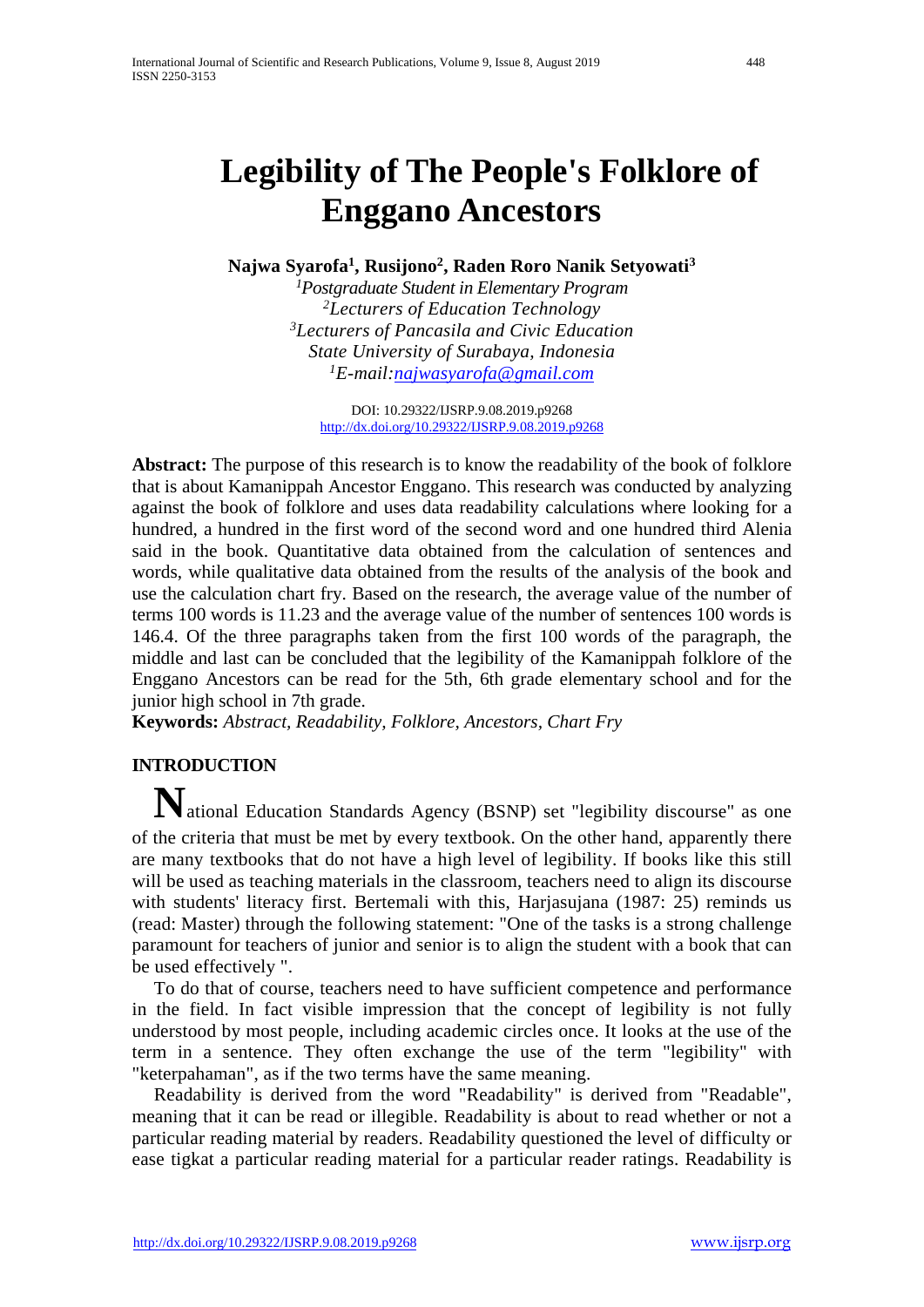an appropriate measure of whether or not a reading for a particular reader in terms of level of difficulty or ease of discourse. To estimate the readability level of reading material, used a variety of formulas readability. Readability is usually expressed in terms of class rank. After measuring the readability of a discourse, people will be able to determine the suitability of the material for a particular class rank.

Muslich (2010: 85) states that legibility is the level of ease of an article to be understood his point. According to him, legibility is concerned with understanding. Reading that meets the suitability of legibility is reading that can be understood by the reader. Readings can not or difficult to understand the reader is reading that does not meet the suitability keterbacan. Readings are easily understood reader is also a reading that does not meet the suitability keterbacan.

Tampubolon (1990: 213) states that legibility is appropriate or not a reading for a particular reader in terms of the difficulty level. Said to be appropriate if the reading is not too difficult and not too easy or moderate. Said to be appropriate if the reading is difficult or easy. If the reading is too difficult, the reader is forced to read slowly, even repeatedly to understand the readings were read. He will not be impatient, lazy, even frustrating that it can not achieve the desired goal. Instead, reading is too easy to make the reader bored or underestimate because there is no challenge, feeling worthless, or felt it could be or know.

Mulyasa, (2013: 49) one key to success that determines the success of the implementation of the curriculum in 2013 is adequate learning resources, and should be realized, that until now the textbook is still a very important source of learning for students. To improve the quality of textbooks as a source of information, content or meaning is conveyed through text books need to be considered and presented in a form that is not only visually appealing but also easy to understand that aspect of legibility (readability) of a book reading or reading text.

Readability of a reading or text must be in accordance with the reading ability of readers. Further Klare (1984: 726) states that the reading has good readability level will affect readers in increasing interest in learning and memory, increase speed and efficiency of reading and nurture reading habits. Therefore, that aspect of legibility should be noted that the reader (students) are not only able to understand the meaning or content of textbooks but also can increase learning motivation.

Edward Fry readability formula introduced in the form of a graph called the Fry Graph (Nurlaili, 2011: 171). Formula legibility in this chart is based on two factors, namely short length and difficulty of the words marked by the number of words (many-at least) syllables that make up each word in the discourse. Therefore Fry basing its study on two main factors, namely (1) panjangpendeknya sentence and (2) the complexity of the short length of the word or words. The advantages of the Fry Graph readability formula is the result of an effort to simplify and pengefisienan technique of determining the level of legibility. which states that, "Fry Graph is the result of efforts to simplify and streamline the determination technique readability level of discourse.

Based on the results of the initial analysis, the researchers found that the students a story book entitled "Ancestors Kamanippah Enggano" where the book is suitable for classroom reading materials VI. This can be evidenced by the use of diagrams fry, where there are errors in some aspects such as the content of the story. In addition there is another aspect that is also important to note that aspects of legibility. Attempts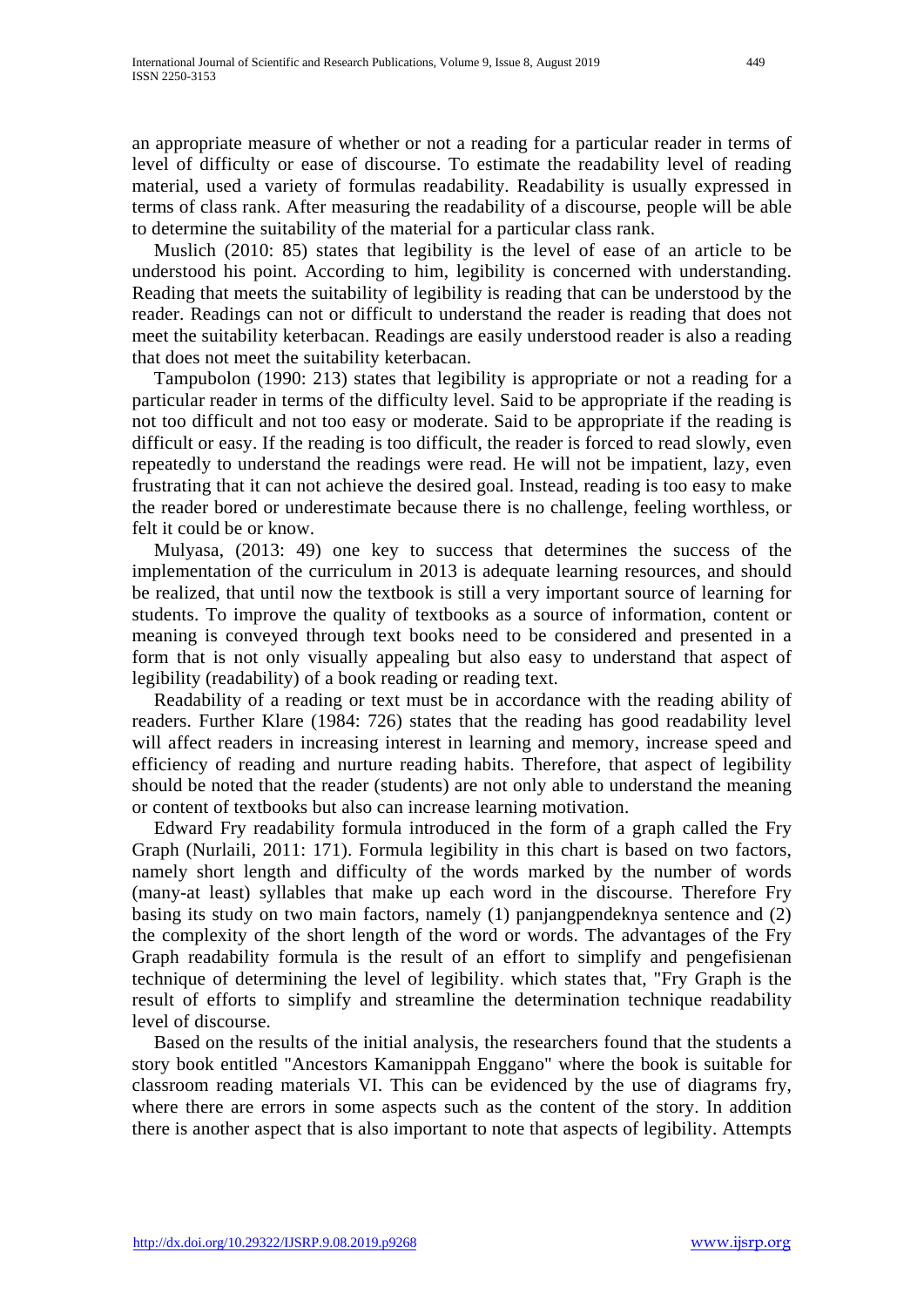to test the suitability of a text or reading storybook students, researchers conducted indepth studies to measure the readability of readings in the textbook readings.

## **METODOLOGY**

Analyzing a sentence can not be separated from a text or discourse therefore the understanding of the text content is also very necessary, will therefore be clearer if we understand well the meaning of the text and discourse. Fairclough (1994: 5) provides an explanation of a text, traditionally a part of the written language as a whole 'work' like a poem or a novel, or a relatively discrete parts work as a chapter. Then, in the conception somewhat wider and has become common in discourse analysis, where the text may be either written or oral, such as the words used in conversations can also be said as a text.

Text is the data in the analysis of discourse, both spoken and written text. The text in this case refers to the shape of a kaliamat transcription or speech circuit. Kridalaksana (2011: 238) in the Dictionary of linguistic states that the text is (1) a complete set of abstract language, (2) a row of sentences, words, and so on that form of speech, (3) the speech produced in human interaction. A text is also seen in terms of the intent and meaning diujarankan. Text has the unity and cohesion between the contents to be conveyed in the form of speech, and the situation existing conditions. In other words, that the text is merely the expression of the form language of which consists of a unity between the content, form, and situation conditions of use.

Readability relates to a sentence or text form easily understood when read, understand and remember the purpose and meaning of the text. Readability is a reading element that affects the overall success achieved by a group of readers with such materials (Hafni, 2005: 13). Readability is a matter that can read text in a fast, easy to understand, understood, and remembered. (Department of Education: 1998). Readability is often associated with the happenings of whether the material is read by readers (Tampubolon, 2008: 213).

Readability in English terms is called readability. Readability in teaching reading difficulty of the level of appropriate reading materials students read. Legibility (readability) is a measure of the suitability of a reading for a particular reader in terms of level of difficulty / ease of discourse.

To estimate the readability level of reading material, there are a number of measuring devices readability formula that takes into account such variables as determinants of text legibility, which is formula Flesch, Fog Index, Graph Fry, SMOG, and BI. Readability formulas is a formula that gives the figure as Sitepu readability index (in Yasa, 2013: 239).

Readability formulas are developed based on existing English and Indonesian based. Based English as Flesch formula, Fog Index, SMOG, and Graph Fry, while Indonesian is a formula-based BI. All the readability formulas developed to predict whether the material will be more difficult or easier to understand the reader when compared with other reading materials (Ginting, 1990).

Fry Graph formula using a variable difficulty and complexity of grammatical words as determinants of text readability. The calculation method is not much different from the previous formula, but after it was discovered on the calculation difficulty and complexity of grammatical word is then matched with a graph Fry. The measurement accuracy of discourse text readability with Fry Graph is determined by counting the exact number of syllables, words and sentences in the discourse. Steps of use readability using graphics fry measurement are as follows: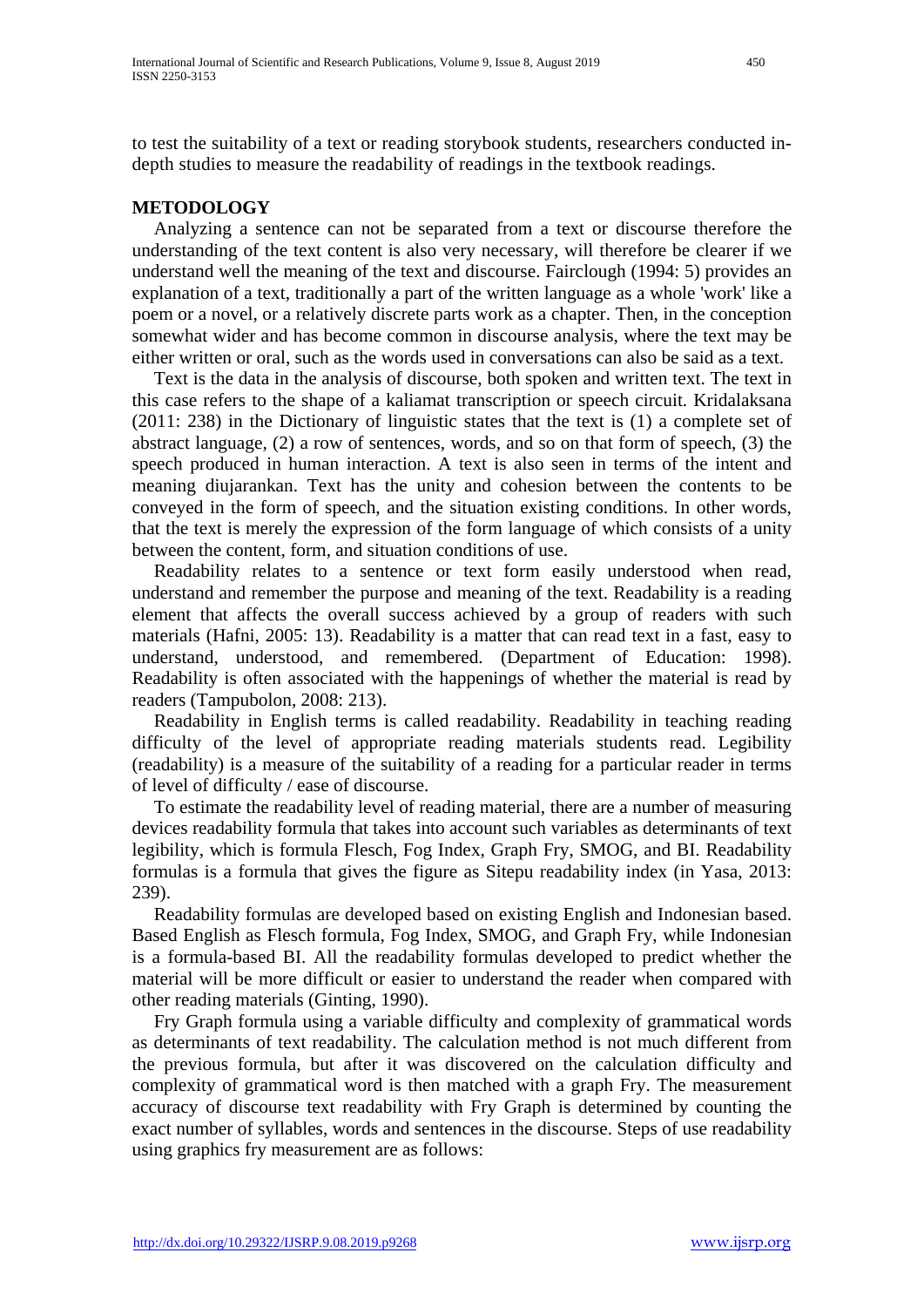- 1. Choose a representative fragment of discourse to be measured readability level by taking 100 pieces of words of discourse to be measured keterbacannya.
- 2. The meaning of the word in this case is a group of symbols dikiri and dikanannya delimited. Thus the following symbols, such as Fatima, Teachers' Training College, 1999, and = each is considered as one word.
- 3. Count the number of sentences of the 100 words to the nearest decimal. That is if the word included in the word count of a hundred pieces (samples discourse) does not fall at the end of the sentence, the sentence calculation will not always intact malainkan always will be residual.
- 4. The rest of the course is a word that is part of a row of words that form a complete sentence. Due to the necessity of sampling discourse based on the number 100, then the rest of the words included in a matter of a hundred it diperhi-tungkan in decimal form (by tens).
- 5. Count the number of syllables of discourse samples 100 pieces words. As a consequence of the limitation of words (as described in step 1) above to enter numbers and abbreviations as words, to the word and abbreviation, each symbol counted as one syllable. For example, 234, is composed of three syllables, Teachers' Training consists of four syllables.



**Figure 1. Table Graph Fry**

Note the Fry graph above. Perpendicular column shows the number of syllables per hundred words and a horizontal line shows the number of sentences per hundred words. The data that we obtained in step (2), which is the average number of sentences and the data we obtained in step (3), which is the average number of syllables plotted into a graph to find points temunya. The meeting between the vertical line (the number of syllables) and the horizontal line (the number of sentences) showed levels reader class which is able to read the chosen discourse. If the line crosses the vertical and horizontal lines that are in the dark area or the shaded area, the discourse is declared invalid. Therefore it must have another discourse and repeat the same steps as described earlier.

Fry is a research chart for English language discourse. Though the structure of the English language with the Indonesian differ greatly, especially in terms of syllables. Based on this reality, will never be found in the Indonesian discourse suitable for class rank in the graphic Fry. For temunya point must exist in shaded areas. Therefore, in adding one more step is to multiply the number of syllables in figure 0.6.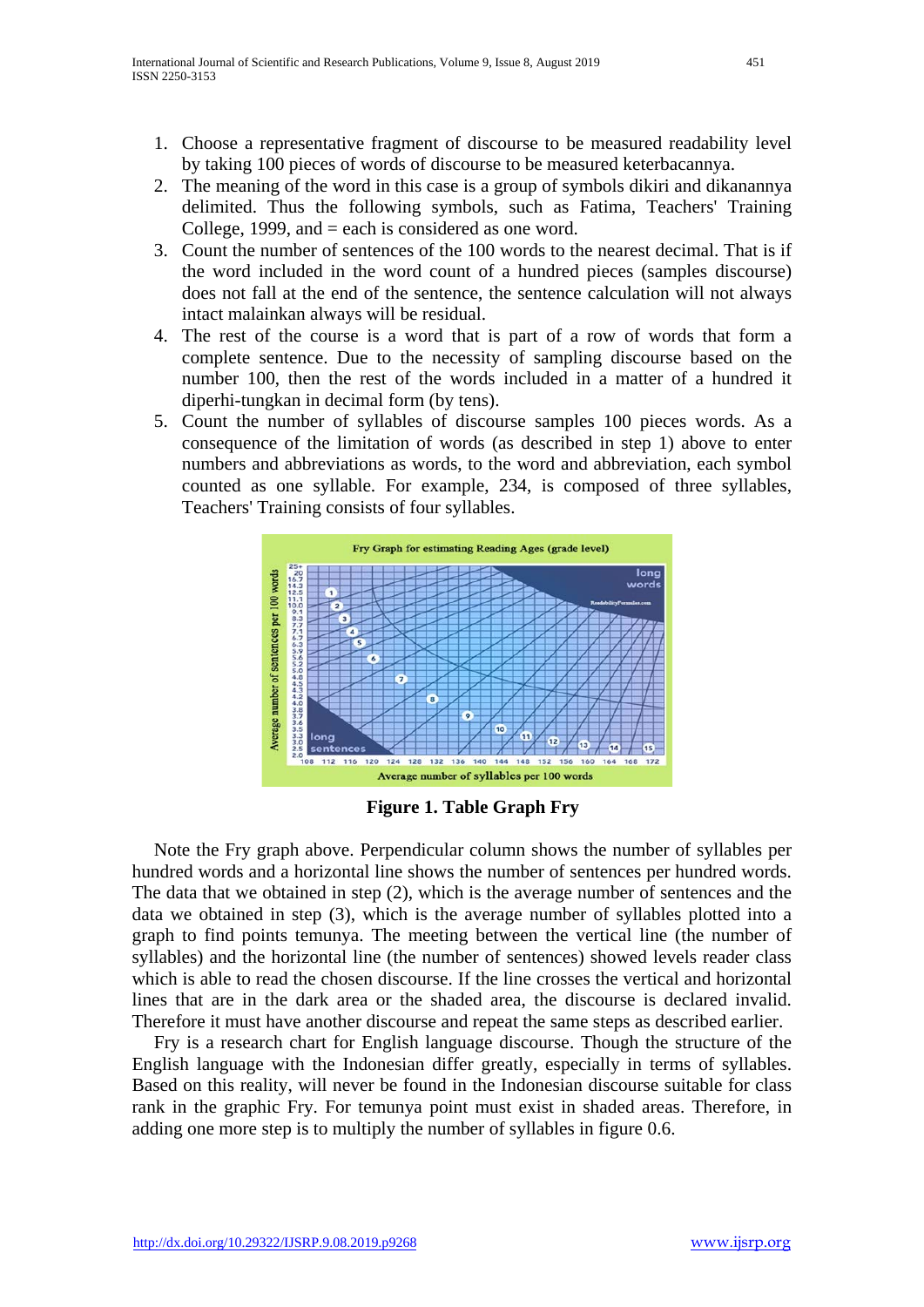#### **RESULTS AND DISCUSSION**

#### *result*

This research uses descriptive quantitative approach and diversified library research. The analysis in this study took a sample in which discourse has 100 words. The results of the analysis legibility folklore book "Ancestors Kamanippah Enggano" measurement procedure using graphs Fry formula, namely:

#### **First Hundred Words**

Very sunny days. The sun shone quite hot. Clear blue sparkling sea. Grains of white sand called waves. The sound of waves shouted with sea gulls in the air. However, a group of people can not enjoy the beauty of it. They were busy cutting down the palm trees, mangroves and coconut. They did not cut down arbitrarily. Only trees that were old enough and strong they choose. The trees have been felled cleaned fronds or branches. Once clean, the timber is dragged trooped to the beach. Sawn-logs that they tie together. They used ropes made of bark. It looks like they intend to make a raft. Raft which had been so stacked into two layers and

Result analysis:

Word count: 100 words Number of syllables:  $245 \times 0.6 = 147$ Number sentence:  $14 + \frac{9}{13} = 14,69$ 

#### **Mid Hundred Words**

We had gone into the forests. Has also we are driving ravines, but there also we found the presence of our brothers, "he reported. Hearts chairman sad. "I'm so grateful for your hard work, Bujang. Do you really want me to believe that our brothers are gone, together with the Great Spirit. However, my heart is another want to make sure first that they do not exist on this island. "

The chairman paused and then asked,

"Tell me, Bujang, will there still be a place that you have not attended?"

"The only place we have yet to explore are the Mount Ekohe Nanuuwa, my lord," said the boy was. The chairman looked at Bukit Ekohe Nanuuwa Area

Result analysis:

Word count: 100 words

Number of syllables:  $240 \times 0.6 = 144$ 

Number sentence:  $8 + \frac{7}{10} = 8.7$ 

#### **Last Words hundred**

Kaahoa, Kaitora, and Kaarubi. They're starting a community in the Gulf Kinen. Because there are only four of them were on the island, Kamanippah and married three women. They live a happy and prosperous in the Gulf Kinen together their large family. Children who are born are named according to their mother's name. If he is the son of Kaahoa, he will be called back Kaahoa. Likewise, the rules for children Kaitora and Kaarubi. Their children and grandchildren we know as the Enggano today. They continue to grow. Until now become five indigenous groups, namely Kaahoa, Kaitora, Kaarubi, Kauno, and Kaaruba. That is the story of their ancestors Enggano.

Result analysis:

Word count: 100 words Number of syllables:  $247 \times 0.6 = 148.2$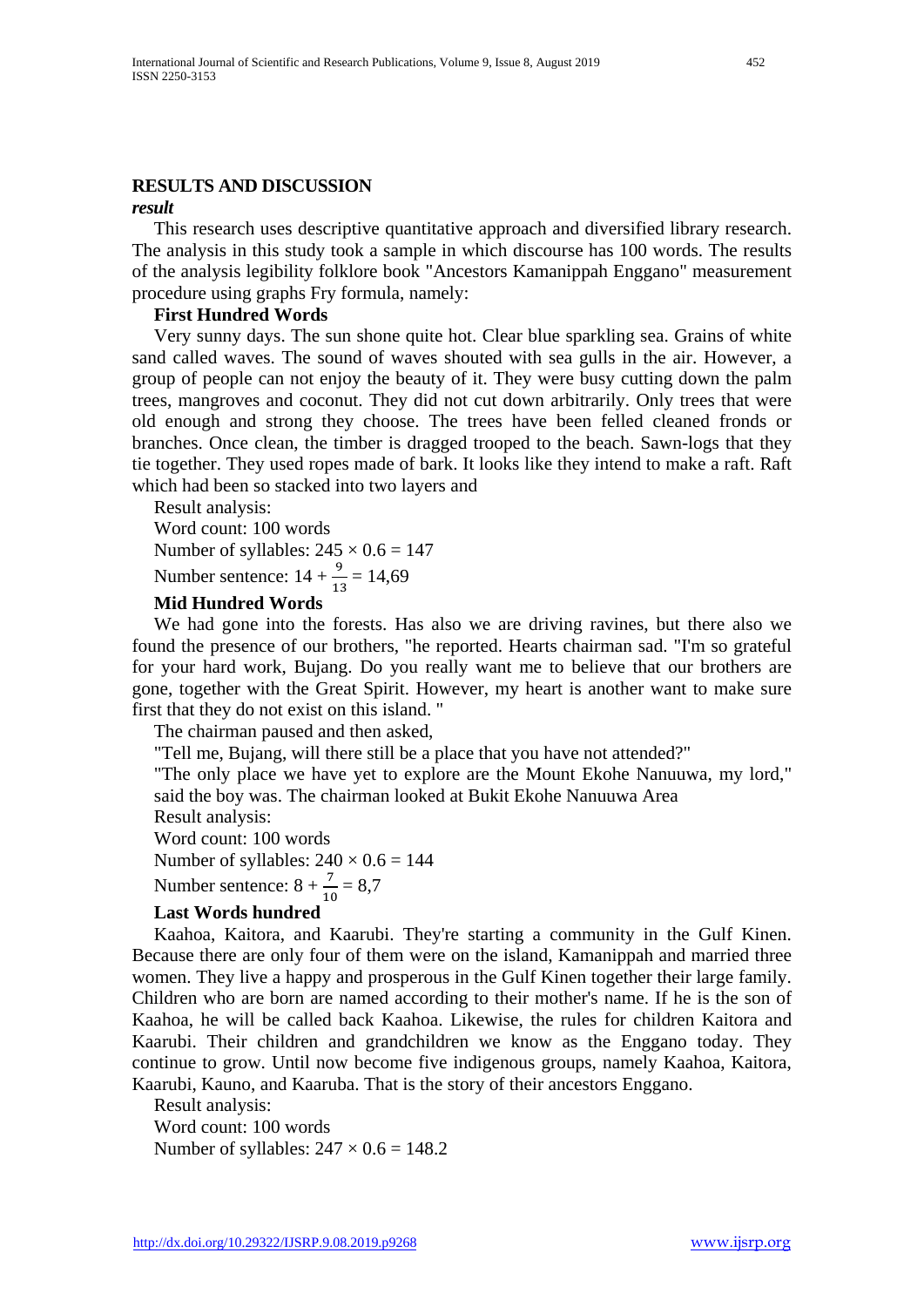Number sentence:  $10 + \frac{4}{12} = 10,3$ 

| No.           | Paragraphs in the<br>page | <b>Total Syllabics per</b><br>100 words | Number of<br>sentencesper 100<br>words |
|---------------|---------------------------|-----------------------------------------|----------------------------------------|
| 1.            | First page                | $245 \times 0.6 = 147$                  | $14 + \frac{9}{2} = 14,69$             |
| 2.            | Middle page               | $240 \times 0.6 = 144$                  | $8 + - = 8.7$                          |
| 3.            | Last page                 | $247 \times 0.6 = 148.2$                | $10 + \frac{4}{1} = 10,3$              |
| <b>Total</b>  |                           | 33.69                                   | 439.2                                  |
| Average value |                           | 11.23                                   | 146.4                                  |

**Tabel 1.** *The result of the calculation of sentences and syllables in the story.*

If taken into account through the fry chart table can be seen in the following figure:



**Figure 2. The results of calculations using charts fry.**

The analysis result legibility by pulling both ranges in fry graph shows that the story entitled "Ancestors Kamanippah Enggano" is in level 6, where the value of the average number of sentences per 100 words is 146.4 and for the value of the average number of syllables of per 100 words is 11.23. The story thus suitable reading for students in grades 5, 6 and 7.

### *Discussion*

From the calculation of the number of sentences and the number of syllables in the above, according to the story Kamanippah chart fry Ancestors Enggano, suitable as a reading material at the level VI. However, the result is still a chart fry estimate or range, so that the readability level still can be read on one level below or the level above it. For example, the story "Kamanippah Enggano Ancestors", suitable as a reading material at a level VI then the range underneath is  $6-1 = 5$  which is suitable reading material read by the class V.

Then, the above range is  $6 + 1 = 7$  which is suitable reading material is also read by the class VII. So, the story of Ancestors Enggano Kamanippah very suitable as reading material for class V, VI, and VII.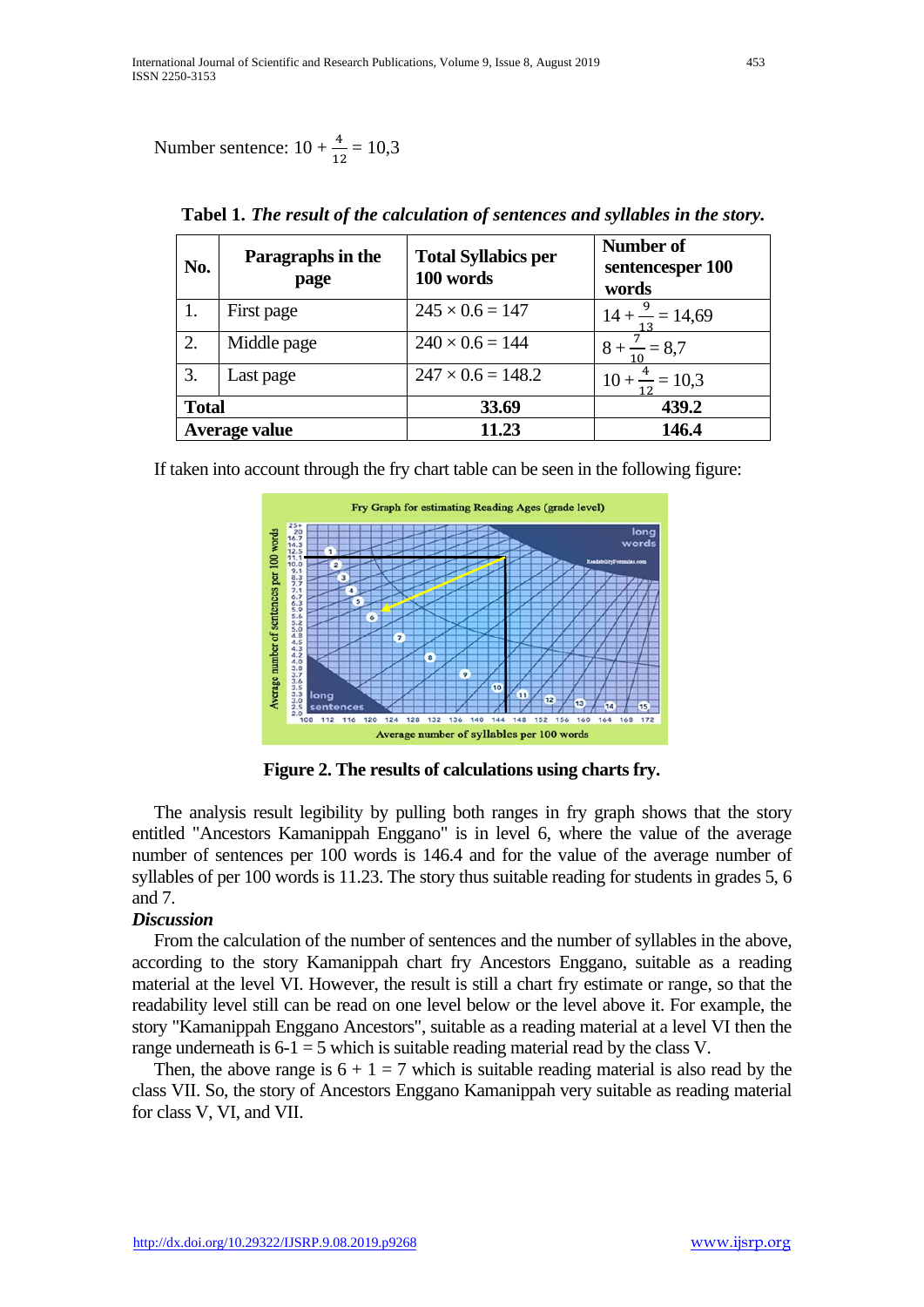From the aspect of the use of the word, high readability in Indonesian language text if the text is presented with monosyllabic words simple and that has to do with the social context of student life (Suherli, et al., 2006).

Selection can be done by measuring the level of legibility. One of the easiest ways to measure the level of readability is to use readability formulas. Therefore, it is recommended to teachers to always test the readability of reading material with readability formula that had existed before ascertained as teaching materials for primary school children.

To improve the quality of the use of Indonesian, especially the aspect of legibility of text books, the author or publisher is advisable to always consider the vocabulary and sentences in the text book. In this case, the teacher can utilize readability formula as a tool.

## **CONCLUSION**

Based on the results of the discussion, it can be concluded as follows:

- 1) Of the three paragraphs were taken starting from the beginning of the story, middle and last 100 words of the book and then look for the number of syllables and the number of parts requires using measurement calculation chart fry. Where the average value of both of these calculations that the number of sentences per 100 words is 146.4 and the number of syllables per 100 words is 11.23.
- 2) Use of the results of calculations using charts fry can know the contents of the reading is suitable for 5 and 6 grades for primary school and 7th grade for junior high school.
- 3) From reading books such as this can improve the communication of children, especially primary school children, can recognize some of the cultures that exist in Indonesia and learn the attitude of the character and how to emulate the figure in the book.

### **THANK-YOU NOTE**

With gratitude to Allah SWT finally the author completed the task to keep a journal in which this task is the task of analyzing the book folklore entitled "Kamanippah Ancestors Enggano" and for the thoroughness of the results of final exams in courses Concept Indonesian elementary school at the State University of Surabaya (UNESA) majoring in Elementary Education Degree in 2017, which is taught by Mrs. Prof. Dr. Kisyani Laksono, M. Hum and do not forget also to all colleagues who have given their time and enthusiasm to do the work of up authors to finish well and correctly.

### **REFERENCES**

- Andi Prastowo. 2014. *Panduan Kreatif Membuat Bahan Ajar Inovatif*. Yogyakarta:Diva Press.
- Ginting, Setia. 1990. *Kajian Tentang Metode Uji Keterbacaan sebagai Penentu Kefektifan Materi Bacaan*. (Tesis tidak diterbitkan). Malang:Fakultas Pascasarjana IKIP Malang.
- Klare, G.R. 1984. *Readability: Handbook of Reading Research.* New York:Longman Inc.
- Kridalaksana, Harimurti. 2011. *Kamus Linguistik Edisi Keempat*. Jakarta. Gramedia Pustaka Utama.
- Masnur Muslich. 2010. *Textbook Writing:Dasar-dasar Pemahaman,Penulisan, dan Pemakaian Buku Teks*. Jogjakarta:Ar-Ruzz Media.